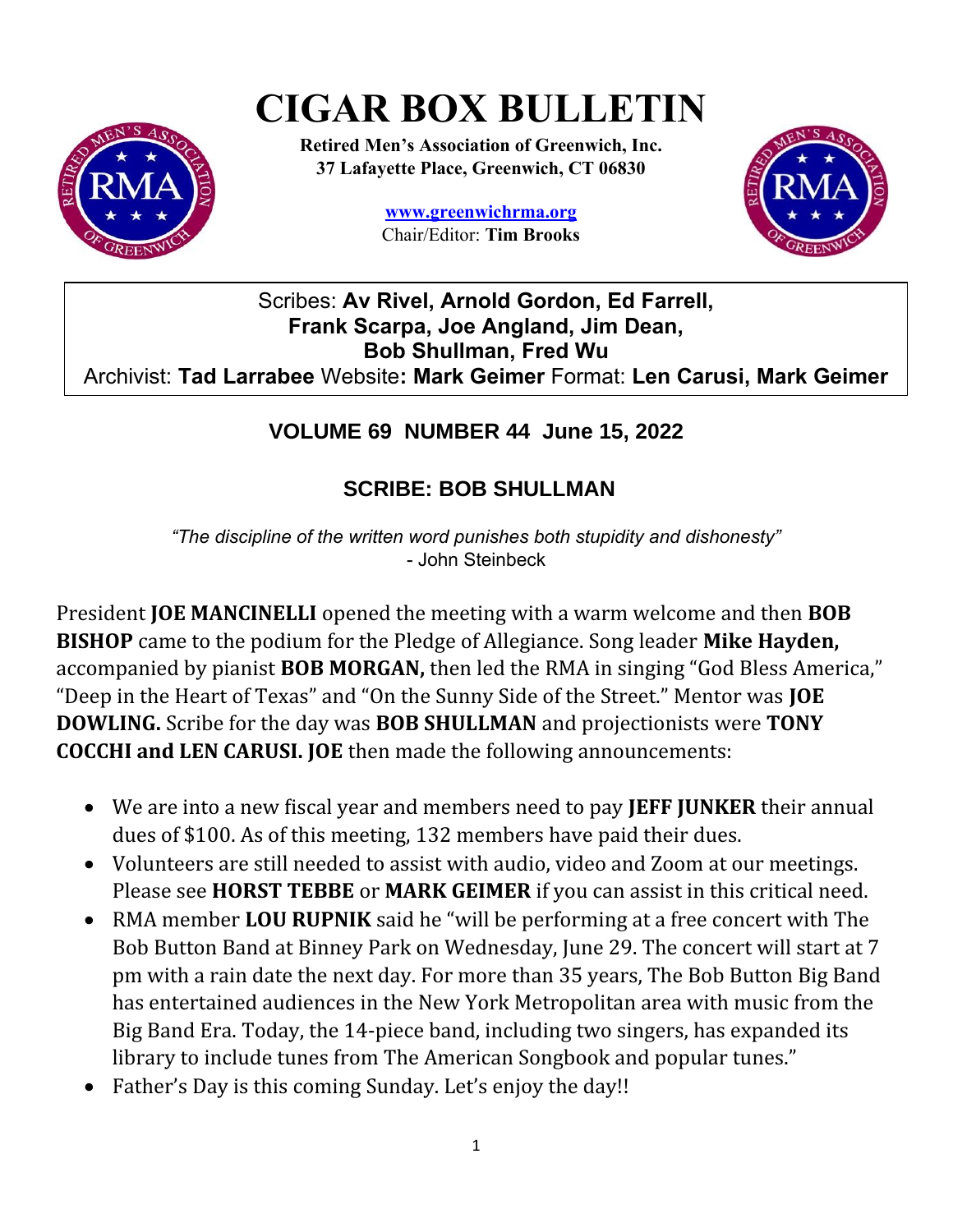Corresponding Secretary **ARNOLD GORDON** then came to the podium and was sad to report that one of our former members passed away on May  $22<sup>nd</sup>$ . David Kane joined in January 2018 and left RMA in May 2021 due to illness. Next week, **RANDY MOTLAND** will deliver a memorial for David. Until then, you can find his obituary here:

[https://www.legacy.com/us/obituaries/greenwichtime/name/david-kane-obituary?](https://www.legacy.com/us/obituaries/greenwichtime/name/david-kane-obituary?id=35106118) [id=35106118](https://www.legacy.com/us/obituaries/greenwichtime/name/david-kane-obituary?id=35106118)

In case you forgot, yesterday was Flag Day, always celebrated on June  $14<sup>th</sup>$ . It is not a National Holiday but it commemorates the adoption of the flag of the United States on June 14, 1777, by resolution of the Second Continental Congress: "Resolved, That the flag of the thirteen United States be thirteen stripes, alternate red and white; that the union be thirteen stars, white in a blue field, representing a new constellation." In 1916, President Woodrow Wilson issued a proclamation that officially established June 14 as Flag Day, but it was not until August 3, 1949, that National Flag Day was established by an Act of Congress. Coincidentally, The United States Army also celebrates its birthday on this date; Congress adopted "the American continental army" on June 14, 1775.

You may recall that **JIM FISHBEIN** gave two talks on astronomy not too long ago. For those interested in the topic, there is an unusual astrophotography exhibit at the Stamford Jewish Community Center until August 19. Details here:

[https://www.stamfordjcc.org/events/2022/06/14/community/gallery-the-j-presents](https://www.stamfordjcc.org/events/2022/06/14/community/gallery-the-j-presents-how-beautiful-the-universe/)[how-beautiful-the-universe/](https://www.stamfordjcc.org/events/2022/06/14/community/gallery-the-j-presents-how-beautiful-the-universe/)

ARNOLD then continued, "Time for some weekly wordplay. I usually refrain from using puns about the body since they are generally corny, but puns about the eyes are even cornea. Some new real signs seen on vendors' trucks or stores:"

Sign on a curtain and venetians truck: "Blind man driving." Sign over a gynecologist's office: "Dr. Jones, at your cervix." On a septic tank truck: "Yesterday's Meals on Wheels On a plumber's truck: "Don't sleep with a drip. Call your plumber." On an electrician's truck: "Let us remove your shorts." On a maternity room door: "Push. Push. Push."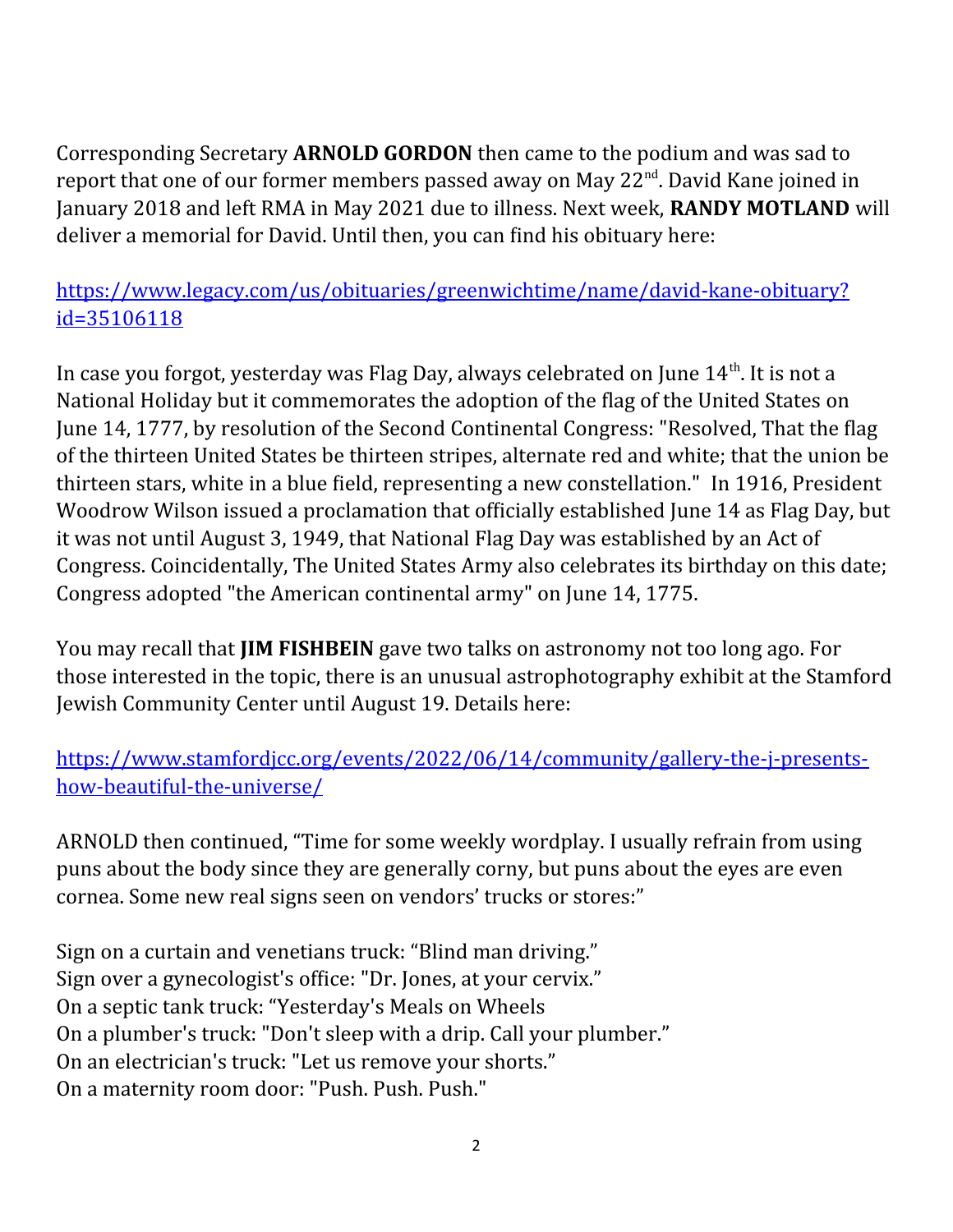In a Chicago radiator shop: "Best place in town to take a leak."

Today's real joke teller is **PAUL CAMPION**. Let's all wish **PAUL** well for his knee surgery next week. He may give us a knee slapper today.

**PAUL** then came to the microphone and added some more merriment to the meeting with the following jokes about aging:

"It would be wonderful if we could put ourselves in the dryer for ten minutes, then come out wrinkle-free and three sizes smaller";

"Lately, you've noticed people your age are so much older than you";

"Growing old should have taken longer";

"Aging has slowed you down, but it hasn't shut you up";

"You still haven't learned to act your age, and hope you never will."

**PETER STERN** then came to the podium to focus on the following membership-related news:

- 79 individuals in total were at today's meeting (78 members and one guest), 11 attendees were on Zoom.
- There were two birthdays this week: **PAUL KEELER**, 78 and **BOB CAREY**, 90.
- Paul Barbian was the guest of **DAVID MICHONSKI** and **BOB MORGAN.**
- **PETER** then welcomed two in-person attendees: **RANDY MOTLAND** and **STEVE MEYERS.**
- Local ZOOM attendees were **PETE ARTURI, ED FARRELL, GERRY MAYFIELD, GRANT PERKINS, PETER SCHIEFERDECKER,** and **DOUG TAYLOR**. From Florida, **RICK HOLZ** and **FRANK SCARPA** also joined the meeting.
- **PETER** then noted there were two returnees this week: **RON MURRAY** from Bethlehem, PA and **JERRY SCHWENDEMAN** from Houston, TX.
- Finally, **PETER** announced a special occasion**, RON MURRAY's** celebrating his 65th reunion from Lehigh University.

**ARNOLD GORDON** returned to the podium to introduce today's two speakers who would be coming to the podium at 11 am to present "Zoonotic Diseases: What We Need to Know to Keep Ourselves and Our Animals Safe." Presenters will be Jim Knox, Curator of Education at Connecticut's Beardsley Zoo, and his colleague, Carolyn Rinaldi, Associate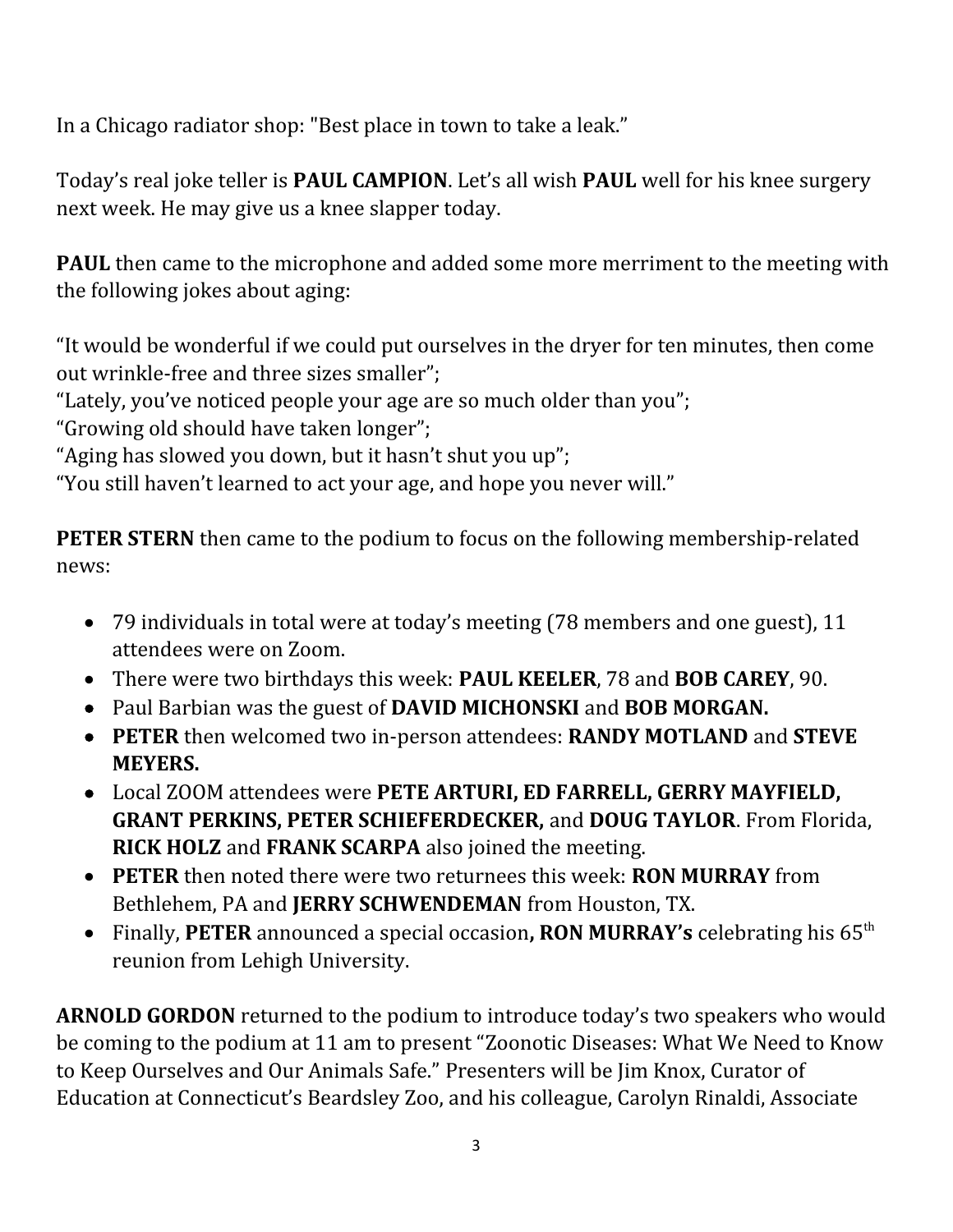Curator of Education. Jim Knox directs educational programming and conducts field conservation for this AZA-accredited institution. Jim is a graduate of Cornell University where he studied animal science and applied economics. He has conducted field research on Alaskan grizzly bears, field conservation for Atlantic salmon and written for the U.S. Fish and Wildlife Service and for *Natural History* magazine. A member of The Explorers Club, Jim has served as an on-camera wildlife expert for *The Today Show*, as well as *The CBS Early Show*, and lectured for The Yale School of The Environment and The Harvard College Conservation Society. Jim has been featured in *The New York Times*, served as a TEDx presenter and as a guest host for Connoisseur Media's Star 99.9 FM *Anna & Raven Show*. Jim also writes a column, "Wildly Successful," for the *Greenwich Sentinel* and is proud to serve as a science advisor to The Bruce Museum. Carolyn Rinaldi, the zoo's associate curator of education, graduated from UConn, Magna Cum Laude Phi Beta Kappa, with a degree in cultural anthropology and archaeology. She joined the zoo's education group last year.

Next up was **RUSS HARDEN** who told the members about next week's presentation to be given by Frank McGinnis who will present **"**Resistance Training and the Critical Role of Muscle in Healthy Aging." McGinnis is a NASM certified personal fitness trainer with the Greenwich, CT YMCA. While he works with clients of all ages, in recent years his primary focus has been with older adults ages 60-90. While working with clients and researching the aging process, Frank has found that improving strength is critical to maintaining our quality of life as we age. Prior to his work as a personal trainer Frank was a senior management consultant for over 25 years. With McKinsey and Company and later with the global firm, A.T. Kearney, Frank worked with corporate clients on key strategy and operational issues. Frank holds an MBA from Yale and an undergraduate degree from Duke University.

Next up was **DAVID MICHONSKI** who briefly focused on volunteer hours for the prior week which totaled 256 hours. Outside hours totaled 142 while inside hours totaled 114. The member with the highest total for the week was **MAURICE KROHN** who spent 29 hours on RMA efforts.

#### **ANNOUNCEMENTS**

**DON ROTZIEN** reported that the ROMEO Lunch for tomorrow is a "GO!" Members should bring themselves and their lunch to the knoll behind the main concession stand at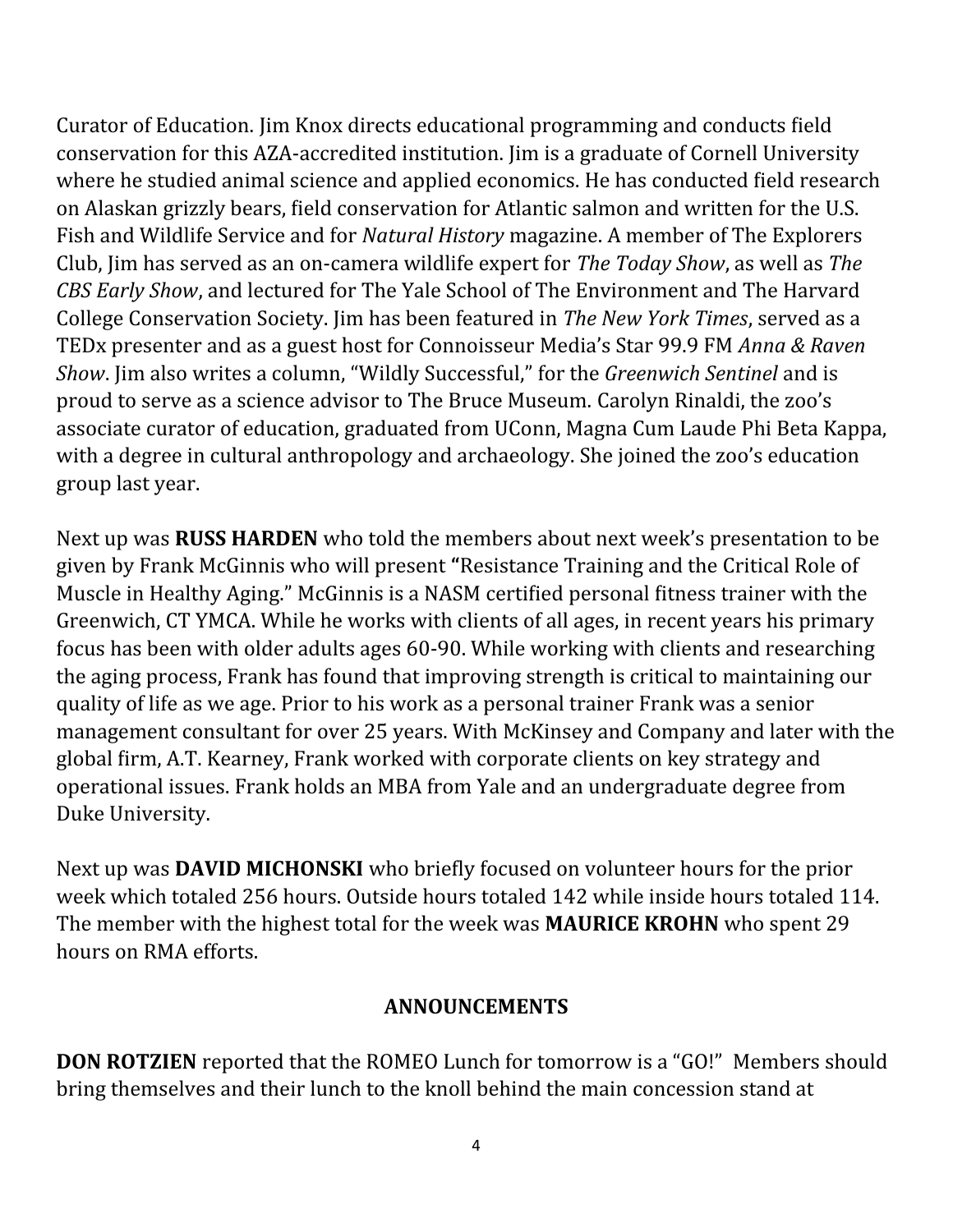Greenwich Point. Lunch time is 1:00 pm. Bring your beach card if you have one. If not, just tell the guard that you are there for the ROMEO Lunch and he will let you through. Don ended his announcement with "I look forward to seeing you there."

**MAURICE KROHN** then came to the podium to discuss a special event that is being planned for July assuming 15 members sign up. It is a tour of the Yonkers Brewery and Beer Garden. Those who sign up will drive themselves to the brewery where the parking is free as is the beer tasting. The brewery features an open pub menu that is attached. Those interested can sign up at the special events table or by contacting **MAURICE** at [Maurice142@optonline.net](mailto:Maurice142@optonline.net).

## *For pub menu [CLICK HERE](https://drive.google.com/file/d/1c1qU3AInDBpKOXg91XdFDJR0YJv0SUfn/view?usp=sharing)*

**ARTHUR STAMPLEMAN** was next and discussed the upcoming tour of the Pepsico Sculpture Garden on Thursday, June 23, starting around 10:15 am. There are 30 individuals who are planning to go on the tour. Everyone must sign and bring with them the Pepsi waiver form provided. The tour will take about one-and-a-half hours. If you bring your own lunch, you will have the option to access the picnic tables on the property.

**DON CONWAY** was next up and briefly discussed the Greenwich Avenue design issue the Planning and Zoning Commission is now pondering and exhorted members to contact the P&Z and let it know whether you agree or disagree with the changes it is considering.

#### **FUN AND GAMES**

**Pickleball: PAT MACCARTHY** reminded members that pickleball is played, weather permitting, from 10 am until 12 pm on Mondays and Thursdays at Christiano Field. If you would like to be put on the email list confirming play or have a free pickleball lesson, please contact **PAT** at [Pmaccarthy415@gmail.com](mailto:Pmaccarthy415@gmail.com).

**Golf: MIKE RYAN** announced that we had the biggest turnout of the season so far with 22 members playing. The competition winners were:

- Hole 5 –**JIM SANTORA**
- Hole 7 **RUSS HARDEN**
- Hole 8 **RUSS HARDEN**
- Hole 15- **PETER TUNLEY**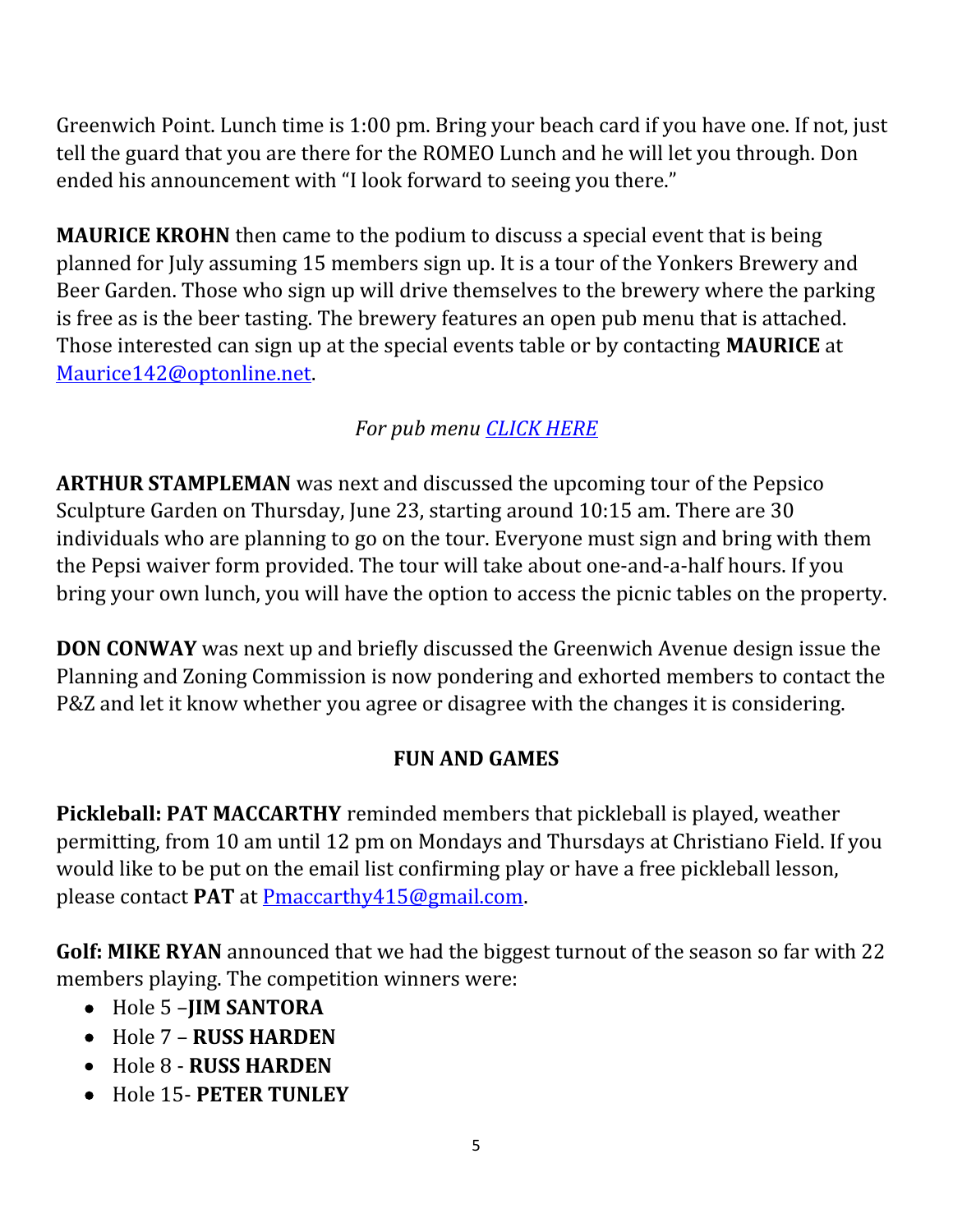There were nine scores below 100:

- 98 **BOB SHULLMAN** and **MARK FOX**
- 97  **TONY COCCHI**
- 96 **JAY SCHONDORF**
- 94 **TOM HEALY/JIM SANTORA**
- 92 **RICHARD BARTHOLEMEW**
- 91 **CHARLIE ADAMS**
- 90 **RUSS HARDEN**
- 89 **GRAN BURGESS**
- 88 **PETER HANLEY**

**JIM SANTORA** will be the captain for golf for the next two weeks.

**Bridge: TONY COCCHI** then announced the bridge results**.** The bridge scores for June 8 were 5,590 for **ANDRE MAZUREK** at Table 3; 3,540 for **JOE WATTS** at Table 2; 3,060 for **TONY COCCHI** at Table 1; 3,010 for **ALEX KOSSEIM**; 2,210 for **RON FRIEDMAN**; 1,930 for **JOHN FEBLES**; 1,740 for **RON MURRAY**; 1,720 for **FRANK LEE**, 1,690 for **ED MASTOLONI** and 1,380 for **CHARLEY LAND.**

**Tennis: ANDY HOLMES** then reviewed the tennis results. The outdoor tennis season began last Friday at the Bruce Park tennis court with eight players showing up to play. If you are interested in playing during the summer, the RMA has two courts reserved in Bruce Park every Friday morning from 10 am until noon. The indoor tennis season will start back up at the beginning of September at the Old Greenwich Tennis Academy on Friday afternoons. Twenty-three members have already signed up for the upcoming season and we have room for more. Those interested in joining the tennis group should contact **ANDY** at [andyholmes56@gmail.com.](mailto:andyholmes56@gmail.com)

**Hearts: TOM HEALY** reported the results from the eight members who played at two tables. At Table 1, three games were completed with **BOB SHULLMAN** winning two and **TOM HEALY** winning one. **BOB SHULLMAN** and **TOM HEALY** each had one moonshot. At Table 2, three games were also completed with **JOHN STANKUNAS** winning all of them. **JOHN** and **PETER BERG** each had one moonshot.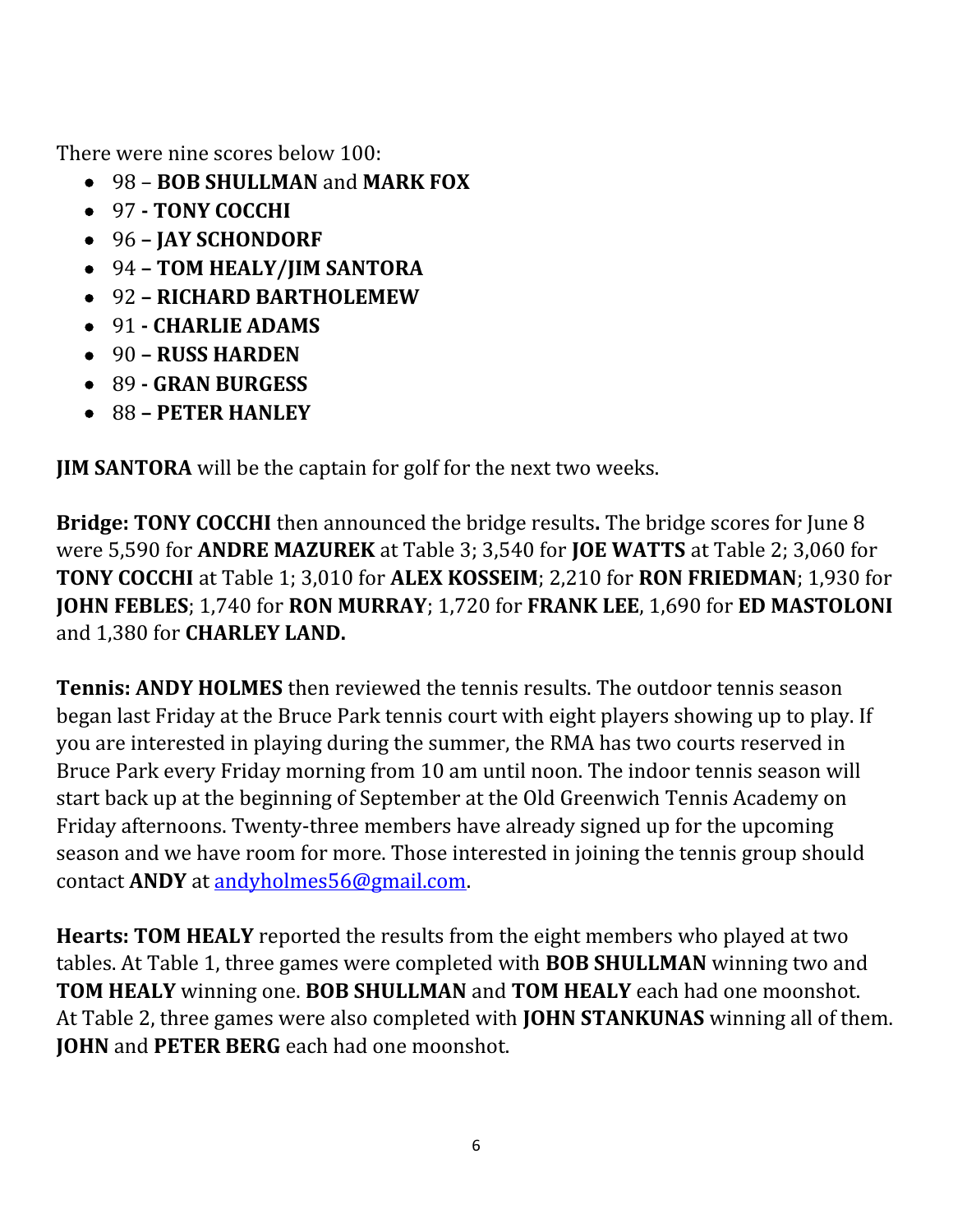**Walkers and Talkers: TAD LARRABEE** then announced that last week's walk was canceled due to rain.

**Human Interest Story: JOE MANCINELLI** then came back to the podium and recounted a very stressful challenge he had to handle back in 1975 when he had just started to work in the nuclear power industry as a cadet engineer and was assigned his very first project, handling a refueling outage in a nuclear power plant. Managing a nuclear refueling outage is a massive activity with thousands of tasks, all interconnected through an integrated schedule that allows for system outages, equipment availability, reactor building access, etc. Hundreds of staff were on site for **JOE'S** dealing with this challenge. **JOE** then described all the details of what refueling involved and his assignment as part of the refueling effort. **JOE'S** boss assured him that what he was to get done had been thoroughly verified and that the modification he was to manage "would fit like a glove." Well, the modification unfortunately did not "fit like a glove" as **JOE** found out and then described in detail with a very informative slide presentation. After many hiccups over a number of days, the modification was finally installed and **JOE** learned many lessons that he then used working for more than 40 years in the nuclear power industry.

Joe then adjourned the meeting for the coffee break while asking that if any other members have a human interest story they believe would be of interest to the membership to let him know.



#### **TODAY'S SPEAKER**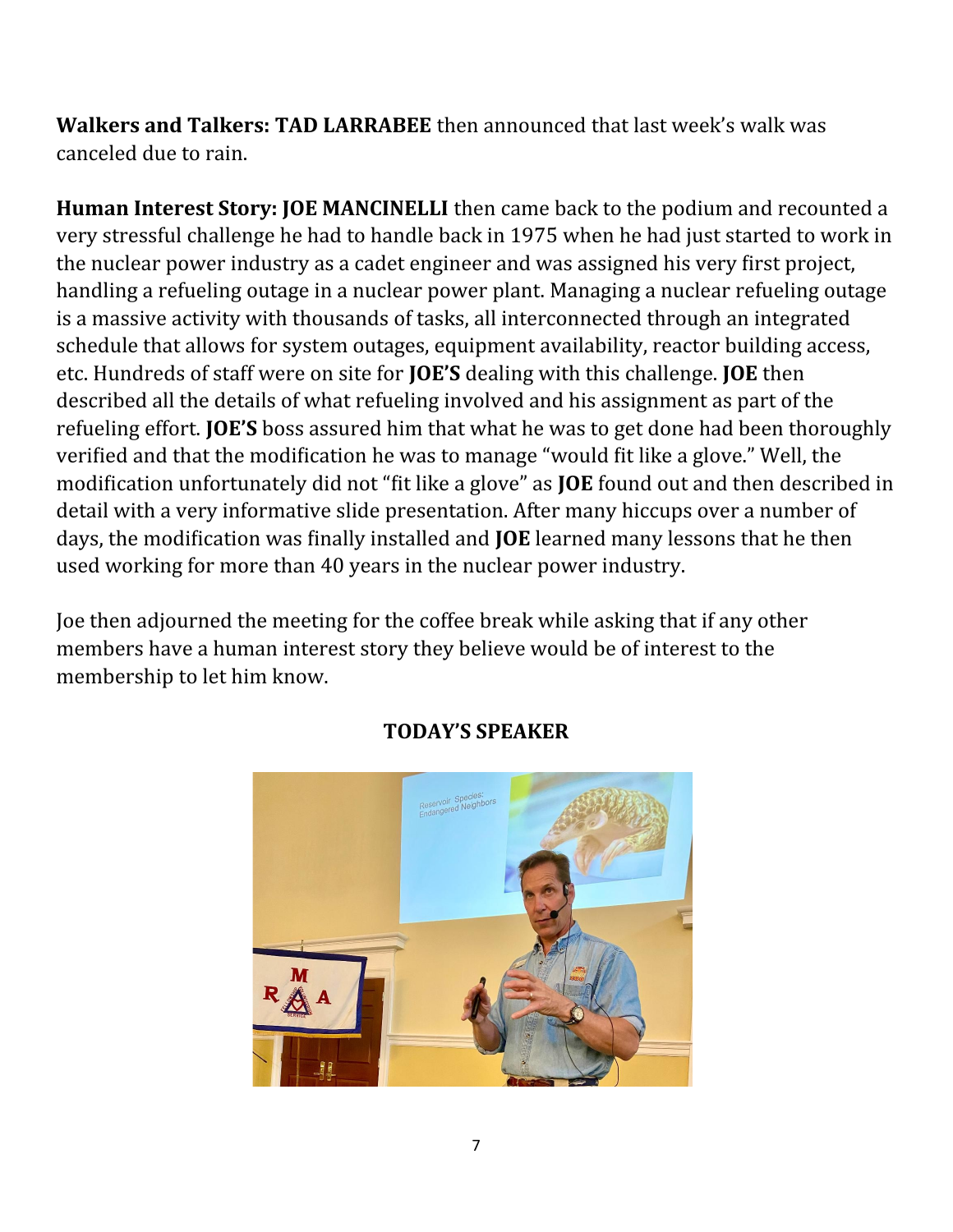After the coffee break, **ARNOLD GORDON** introduced Jim Fox and Carolyn Rinaldi from Connecticut's Beardsley Zoo who spent the next hour giving a very informative presentation entitled "Zoonotic Diseases: What We Need to Know to Keep Ourselves and Our Animals Safe." Jim started the presentation, which included 27 well-designed slides, by discussing what caused the 1347 black plague that killed about 50% to 60% of those alive at the time. Just as has occurred with today's Covid pandemic, an animal, in this instance a rat, transferred some bacteria into some humans who unfortunately were also sickened by a lung ailment. The Black Death plague then spread all over Europe and Asia. Today the source of the Covid 19 pandemic that has killed millions of people in the past two years again is believed to have been an animal. This time it is believed to have been horseshoe bats.

Jim discussed how about 75% of all new diseases that humans encounter have originated with animals. Many experts in many fields are working on discovering the antidotes to diseases that animals develop to prevent them from getting sick so humans can then also avoid contracting the very harmful diseases that many animals carry. Jim also discussed in some detail what experts at Georgetown University, Stanford and UConn are currently doing to explore ways to combat diseases and predict what new diseases may emerge that will affect us in the future. A major system that the United States Centers for Disease Control and Prevention has established to assist the scientific community coordinate, communicate and collaborate is ZOHU Call, a digital system that provides those in the scientific and health communities involved in addressing animal and wildlife diseases with a way to share what they are doing, learning and achieving.

The big factor that is unfortunately helping to spread diseases around the world so quickly is the same thing that provides so much enjoyment to consumers, the travel industry and today's globally connected air and sea transport system. Jim went on to discuss how humans, animals/wildlife and the environment in which we live are all linked together. He then discussed the five different ways animal and wildlife diseases spread to humans: direct contact, indirect contact, vector-borne, foodborne and waterborne.

Before moving on to answering some questions from the members at the meeting, Jim ended their presentation by summarizing what we can do to address zoonotic diseases, animal and wildlife diseases that are currently impacting humans and may potentially do so in the future: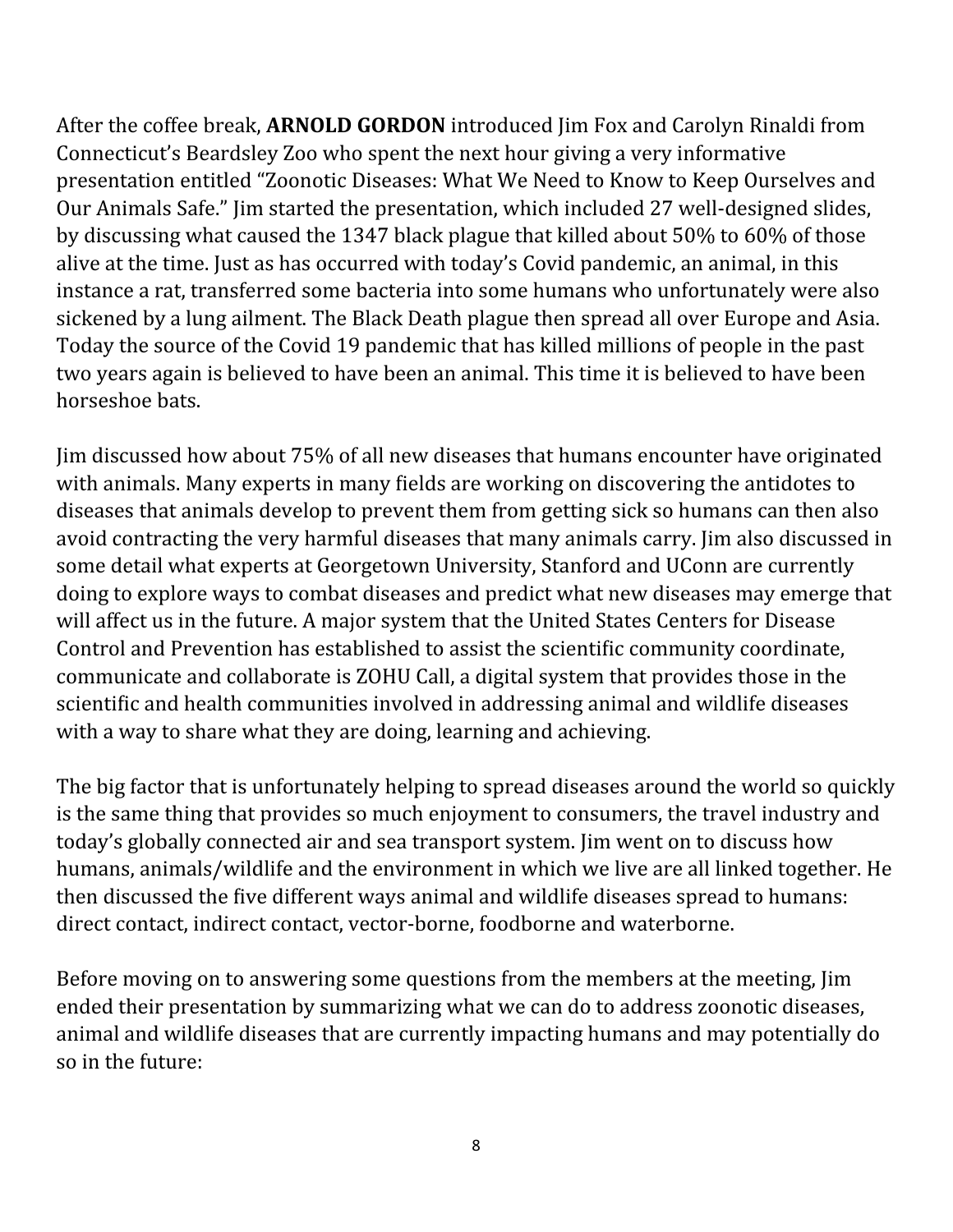- Educate people; i.e., focus on what people can do to protect themselves such as washing their hands frequently, especially after interacting with animals and wildlife.
- Develop vaccines, a vital tool that must be made available.
- We need enhanced surveillance; we need to obtain tracking data to better understand diseases.
- We need to focus on establishing realistic, achievable plans that bring everyone together.
- We need to share data and knowledge so that effective strategies can be more widely adopted.
- We need to share successes that will inspire people to do more.

For those interested in seeing the full presentation, go to the RMA website and click on the video at [https://vimeo.com/user9053619/videos.](https://vimeo.com/user9053619/videos)

# **IMPORTANT REMINDERS**

**TO CBB CONTRIBUTORS:** Scribe for the next meeting, on June 15, will be **→FRANK SCARPA←**. Please send a copy of any remarks you want included in the CBB to frankiscarpa@gmail.com.

**ALL MEMBERS**: Do not forget to report all your inside and outside volunteer hours to **JOHN FEBLES** at [Jfebles13@gmail.com.](mailto:Jfebles13@gmail.com)

**ALL MEMBERS** are reminded that in addition to streaming on the Internet, RMA speakers are normally shown on the local public access TV channels, Verizon FIOS channel 24 and Optimum (Cablevision) channel 79.



**ALL MEMBERS**: Volunteers are needed to assist with audio, video and Zoom at our meetings. Please see **HORST TEBBE** if you can assist in this critical need.

Retired Men's Association of Greenwich, Inc. · 37 Lafayette Place · Greenwich, CT 06830 · USA. Visit our website at **[https://greenwichrma.org](https://greenwichrma.org/)**